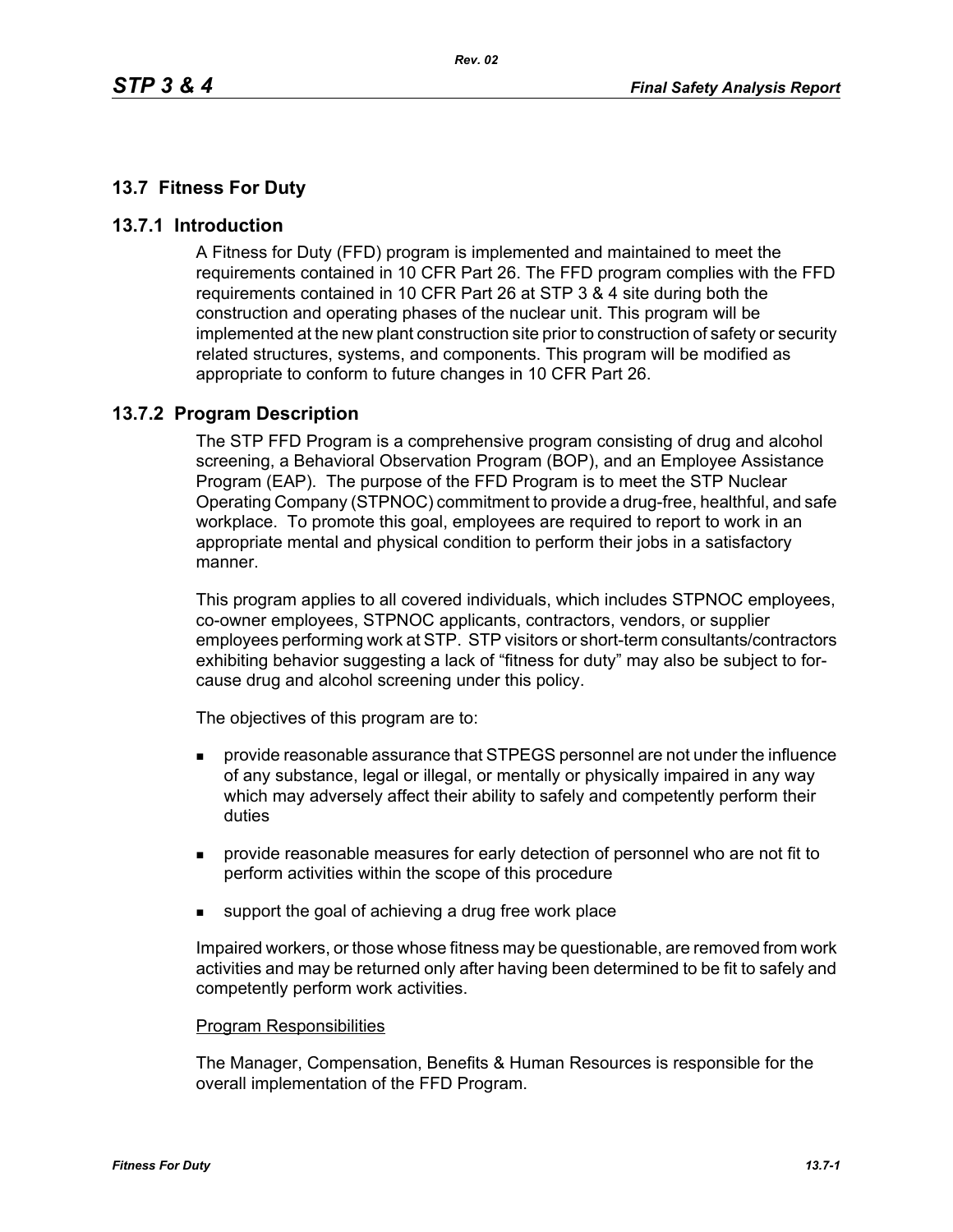The FFD Program is a requirement of the Plant Access Authorization Program. The Access Program Director (APD) is the Manager, Plant Protection.

*Rev. 02*

The Manager, Quality is responsible for:

- Assessing contractors' FFD Program protocol and procedures, and determining if their drug and alcohol testing, EAP or Referral Program, and BOP are technically equivalent to STP programs
- **Auditing the STP FFD, EAP, and BOP**
- Auditing the certified contract laboratory

STPNOC Management and Supervisory personnel are responsible for:

- **Depending 1** Observing employees on the job in order to detect and recognize behavioral changes, which may indicate that an individual is not fit for duty or reliable for unescorted access. If the observation reveals a downward trend, consult with the APD as appropriate about problems and issues of employee reliability.
- Notifying the APD when an employee reports an arrest or reports of a problem with drugs or alcohol
- Having individuals for-cause tested if necessary

The Manager, Nuclear Training Department is responsible for:

- **Incorporating an overview of the FFD and BOP training in the General Employee** Training Program
- Ensuring covered individuals are aware of the FFD policy and obtaining their acknowledgment during the training class

Covered Individuals are responsible for:

- Being mentally and physically fit for duty
- Diserving co-workers on the job to detect and recognize behavioral changes
- Reporting arrests
- Informing a caller alcohol has been consumed within the five hour period preceding the call for unscheduled or emergency call-out

Finally, the Medical Review Officer is responsible for:

- Interpreting and evaluating positive test results
- Interviewing those individuals who have tested positive by Gas Chromatography/Mass Spectrometry (GC/MS) analysis for illegal drugs or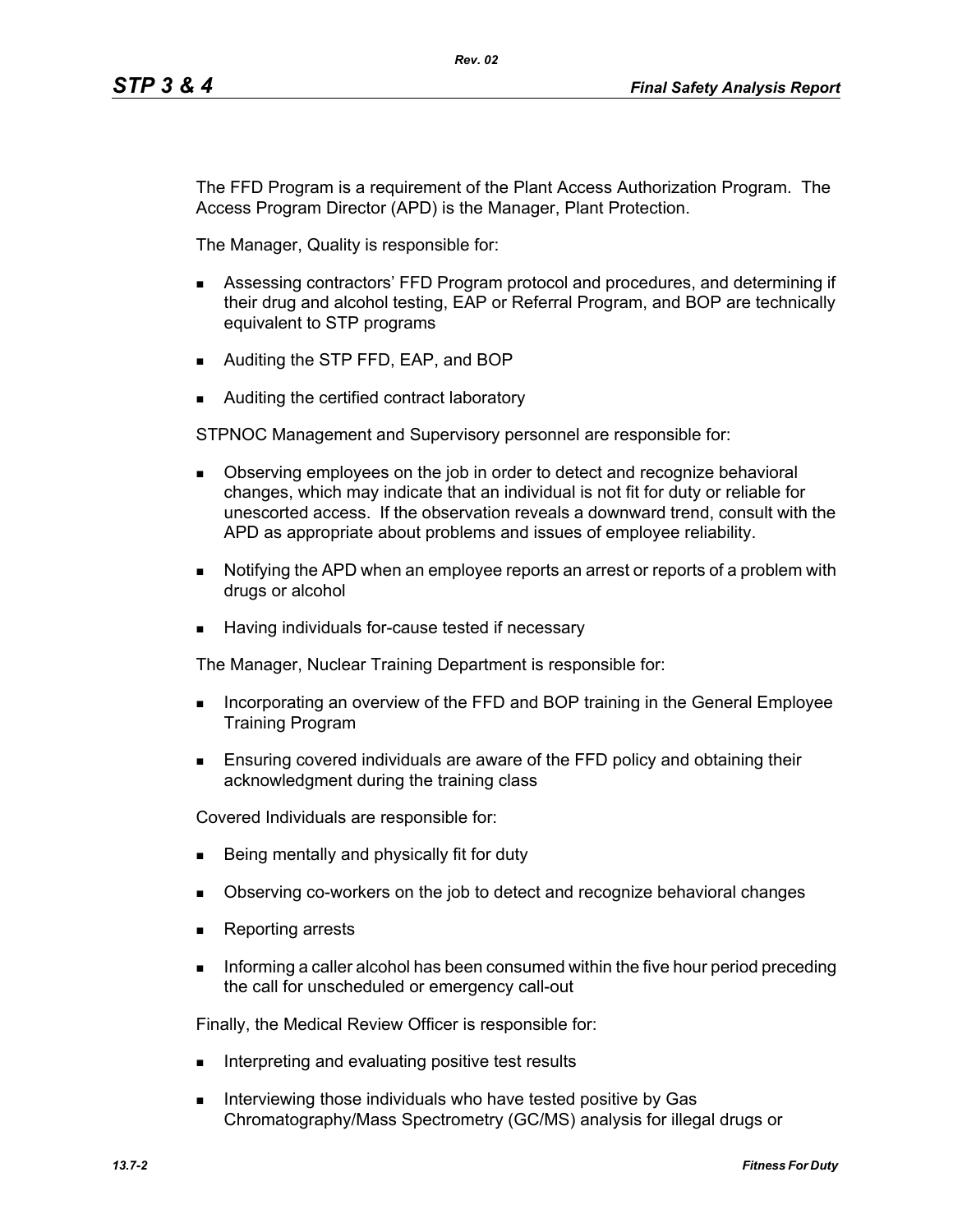controlled drugs for which there is no notification of use on the Consent and Authorization Form

**Determining if an individual using prescription or over-the-counter medication is** incurring impairment and making a recommendation for reassignment or removal from work activities until impairment has ceased

## Employee Training

Covered individuals receive initial training on the FFD Program upon employment and, if applicable, prior to being granted unescorted access. Individuals with unescorted access and individuals that are on the Emergency Response Organization complete FFD Program refresher training on a nominal annual frequency. Failure to complete FFD Program refresher training by the training expiration date results in a covered individual's unescorted access badge being placed on hold until training has been accomplished.

Covered individuals are provided appropriate training in techniques for recognizing drugs and indications of the use, sale or possession of drugs, techniques for recognizing aberrant behavior, and the procedure for reporting problems to security personnel.

#### Possession, Use, and Abuse of Illegal and Legal Drugs and Alcohol

Possession, use, distribution, sale, influencing others toward use, or being under the influence of illegal drugs at any time is cause for denial of site access for a minimum of three years to STP for all covered individuals and cause for termination of employment for STPNOC Employees.

Use, possession, sale, distribution, or being under the influence of alcohol during working hours or on STP property at any time (except possession only of sealed containers in vehicles in parking areas) is cause for denial of access for a minimum of three years to STP for covered individuals and cause for termination of employment for STPNOC Employees.

Any individual determined to have been involved in the sale, use, or possession of illegal drugs while within the Protected Area of STP will not be granted unescorted access for a minimum of five years.

Consumption of alcohol within a five-hour period preceding any scheduled work or during the period of any work is prohibited. Violation of this period of abstinence results in denial of access to STP for covered individuals and termination of employment for STPNOC Employees. Pre-access/pre-employment individuals that have been placed in a 10 CFR 26 follow-up testing program because of a positive alcohol or drug test and have not completed the 3-year follow-up testing program will not be considered for authorization of unescorted access until completion of the program or with APD approval.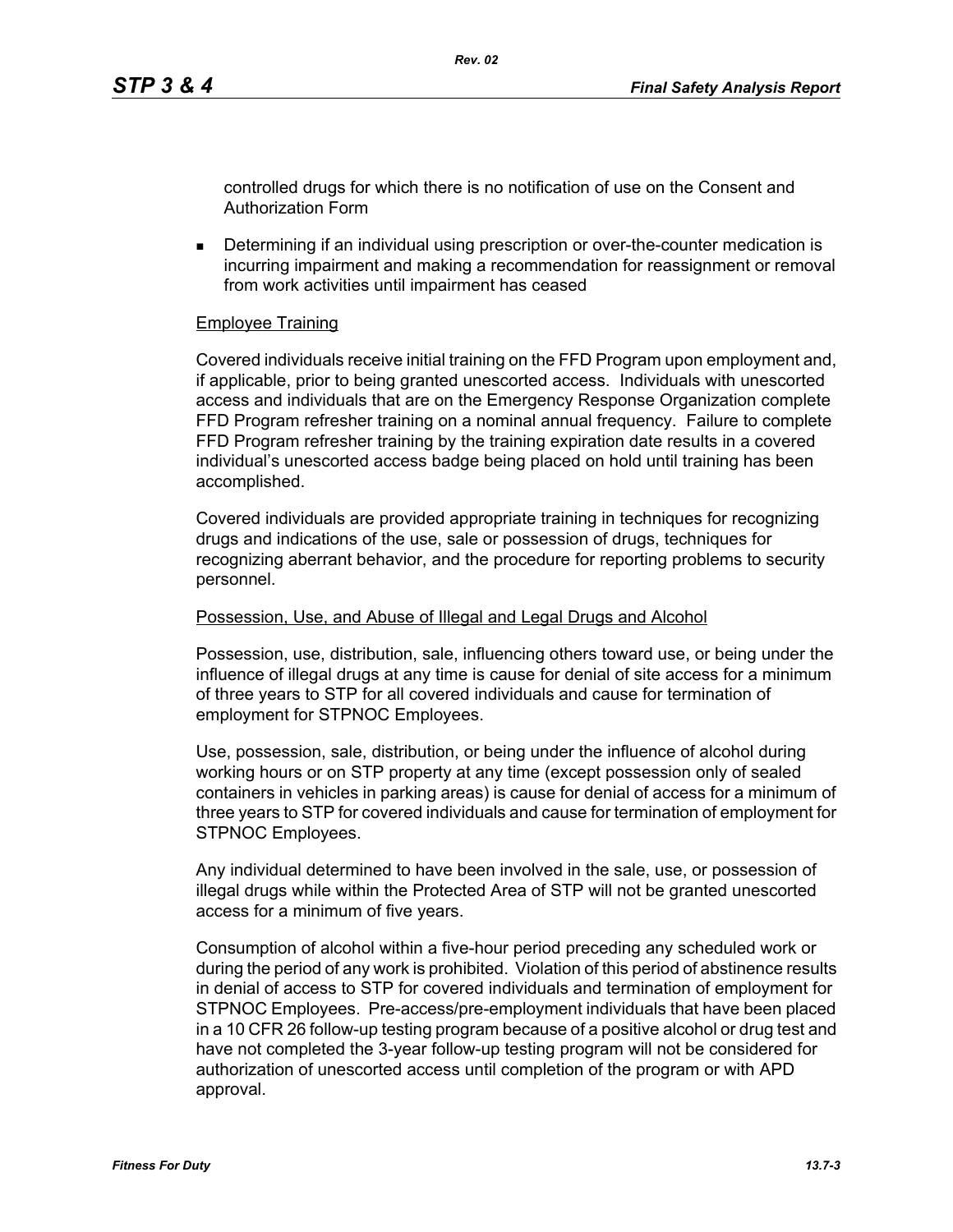## Observed Behavior/Post-Accident Testing ("for cause" testing)

Testing is performed as soon as possible following:

- Any observed behavior indicating possible substance abuse
- Accidents involving a failure in individual performance (human error) that results in a significant personal injury or an illness that is recordable at the time of the event, or reasonably could ultimately be recordable under the Department of Labor Occupational Safety and Health Administration Standard in 29 CFR 1907.4. Post-accident testing is required under these circumstances regardless of the worker's observed behavior or any suspicion of substance abuse. The individual creating the human performance error will be postaccident tested, not necessarily the injured individual.
- A radiation exposure or release of radioactivity in excess of regulatory limits
- Actual or potential substantial degradation of the level of safety of the plant if there is reasonable suspicion that the worker's behavior contributed to the event
- After receiving credible information that an individual is abusing drugs or alcohol.

#### Random Drug and Alcohol Testing, Scheduling, and Notification

The drug and alcohol testing program is conducted on a statistically random and unannounced basis so that all individuals in the population subject to testing have an equal probability of being selected and tested. The sampling process used to select individuals for random testing ensures that the number of random tests performed annually is equal to at least 50% of the population that is subject to the FFD Program.

Random testing is administered on a nominal weekly frequency and at various times during the day. There is an annual minimum of 5 percent testing conducted during the total number of backshifts, weekends, and holidays per year.

An individual completing a test is immediately eligible for another unannounced test. When a pre-access/pre-employment drug and alcohol sample is collected for initial, updated, or reinstated authorization the individual is placed in the random testing program. The number of individuals selected for random testing is determined on a daily basis. Accommodations are made when the facility must process large numbers of new hires or other instances that require a reduction of random selections.

#### Refusal to Drug and Alcohol Test

Refusal to cooperate during the collection process, to provide a specimen for testing, or having tamper paraphernalia is a violation of the FFD policy and is recorded as a failure of the FFD Program.